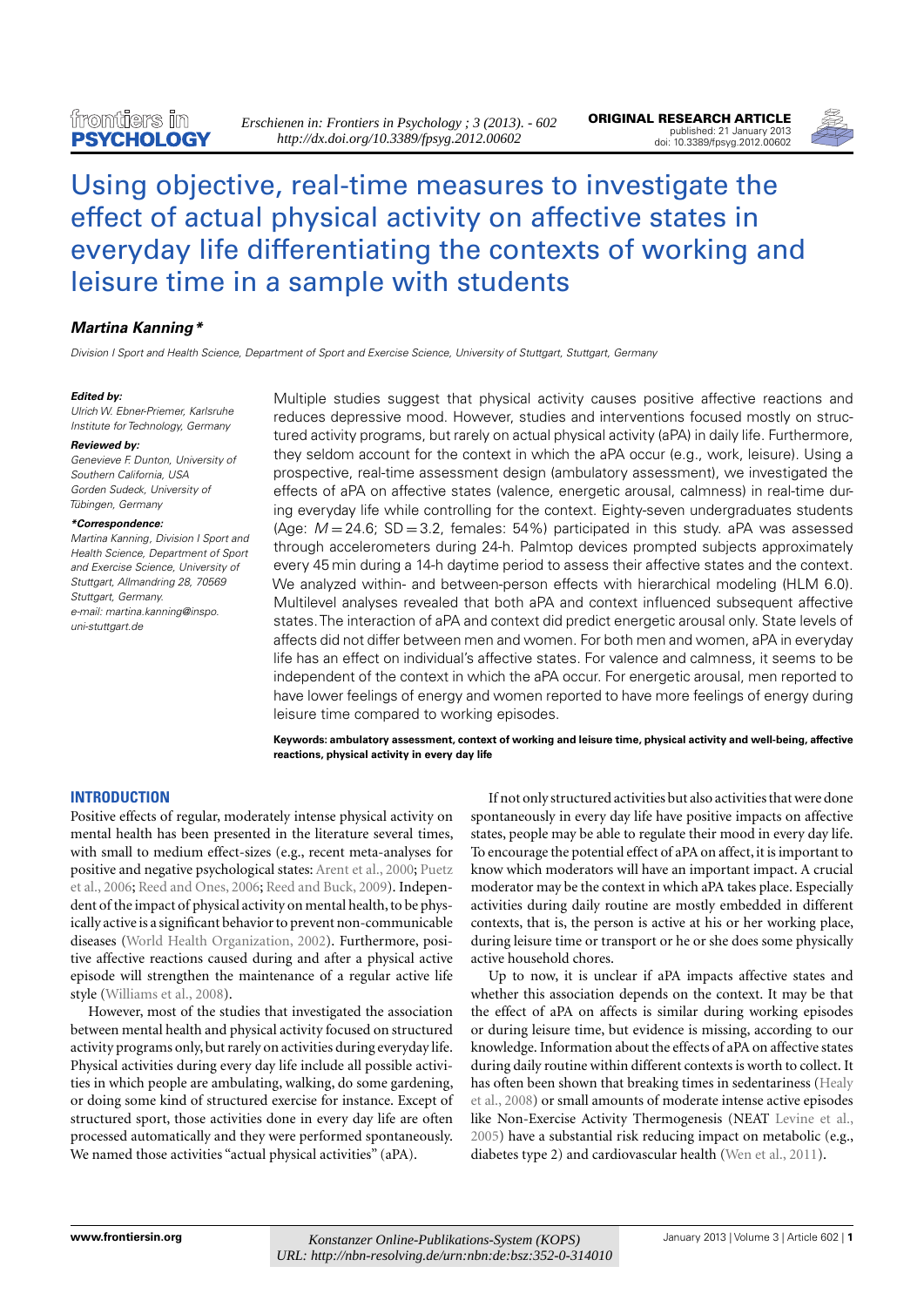[Kanning and Schlicht](#page-5-7) [\(2010\)](#page-5-7), as well as [Schwerdtfeger et al.](#page-5-8) [\(2008,](#page-5-8) [2010\)](#page-5-9) assessed affective states and aPA repeatedly during the day. Their results showed that affective states were significantly and positively associated with preceding aPA in every day life. However, the authors did not analyze any moderators that may influence the association in every day life, like the context in which subjects had been or sex differences.

To assess the associations between aPA, affective states, and the relevant context (working, leisure time, transport, chores) in realtime during every day life, we conducted an ambulatory assessment in which aPA was assessed by accelerometer and affective states and the context with electronic diaries.

We hypothesized that aPA in every day life as well as the context in which subjects had been have an impact on affective states. Especially, we were interested in the interaction between aPA and its context on affect. Therefore, we explored whether the context moderated the effect of aPA on affective states in everyday life. In addition, we analyzed sex differences. The meta-analyses about the effects of structured exercise on subjective well-being or affect did not report significant effect differences between men and women (e.g., [Arent et al.,](#page-4-0) [2000;](#page-4-0) [Puetz et al.,](#page-5-0) [2006;](#page-5-0) [Reed and Ones,](#page-5-1) [2006;](#page-5-1) [Reed and Buck,](#page-5-2) [2009\)](#page-5-2). Thus, we hypothesized that the effect of aPA in every day life on affective states is not different between men and women.

# **MATERIALS AND METHODS SUBJECTS**

A convenience sample of 87 undergraduate students of sports science (47 females and 40 males) was recruited from a German university (*M* age = 24.6 years;  $SD = 3.2$ ) in 2009. Before data recording, subjects were informed about the aim of our study. Following institutional ethical approval, subjects provided informed consent. Subjects received no monetary compensation for their participation.

#### **AMBULATORY ASSESSMENT PROCEDURE**

Actual physical activity was measured continuously using a threeway accelerometer (varioport-e; Becker Meditech, Germany) for 24 h. The varioport-e was started and then attached to each subjects's hip. Twenty-four hours later, subjects returned to the laboratory where data recording was stopped. Participants were allowed to take off the accelerometer when sleeping. Ratings for affect and context were assessed via electronic diaries (Palm, Tungsten E2). For this, the palmtop prompted subjects randomly about every 45 min during a defined 14-h daytime period (8:00 a.m. to 10:00 p.m.). If the person made no entry to the electronic diary, the palmtop beeped again 10 min later to remind the person to fill in the questionnaire. The assessment took always place on weekdays.

#### **MEASURES**

#### **Affective state**

To assess momentary affective state we applied a short scale with six items based on the Multidimensional Mood Questionnaire (MDMQ; [Steyer et al.,](#page-5-10) [1997\)](#page-5-10), which has been explicitly developed and evaluated for use in ambulatory assessment [\(Wilhelm](#page-5-11) [and Schoebi,](#page-5-11) [2007\)](#page-5-11). The scale contains six items measuring the basic affective states *valence* (unwell vs. well), *calmness* (relaxed

vs. tense), and *energetic arousal* (tired vs. awake) by two bipolar items for each subscale. [Wilhelm and Schoebi](#page-5-11) [\(2007\)](#page-5-11) assessed homogeneity for the between-person level and for the withinperson level. The level-specific reliability coefficient reached for the between-person level 0.92 for *valence* and 0.90 for *energetic arousal*, and *calmness*. The reliability coefficient for the withinperson level reached 0.70 for *valence* and *calmness* and 0.77 for *energetic arousal*, resulting both in satisfying internal consistency. Subjects indicated on a six-point scale the extent to which they were experiencing different affective states. Answers were given by moving a slider from the left ("0," i.e., "discontent") to the right ("5," i.e., "content") end of the bipolar scale. Scores for each subscale were obtained by summing item scores resulting in a range from "0" (low value) to "10" (high value). We changed the Likert scale of the original version because we wanted to have a scale with an even number to force the sample to decide between the two poles.

## **Context**

Subjects chose one out of the four following categories on their electronic diaries to define the context in which they had been: *work*, *transport*, *chores*, or *leisure time*. Subjects were prompted 831 times (52%) during leisure activities and 366 times (23%) during their work. For our sample working episodes could be student-related work or maybe job-related work if they have a parttime job. Because we achieved only a small number of episodes for transport (14%) and even fewer for chores (8%), we only account for episodes of leisure time and student-related work in the analyses. Therewith, the analyses did not account for 386 (25%) measurement points in which participants neither indicated leisure time nor working episode. Accordingly, we created a dummy-coded indicator variable named *Leisure/Work* (LW) with *leisure time* coded "1" and *work* coded "0."

## **Actual physical activity**

The varioport-e measured acceleration (defined as change in velocity over time) and describes the intensity, the rate of occurrence, and the duration of an actual physically active episode. Acceleration was measured in milligrams, than separated offline into AC and DC components by a FIR digital filter with a cutoff frequency set to 0.5 Hz. Raw signal, DC-values, and rectified AC-values were averaged across data points for each minute in the 24-h period. All offline analyses and artifact-checks were performed by the interactive software package "Freiburg Monitoring System" according to a published procedure [\(Myrtek,](#page-5-12) [2004\)](#page-5-12). In order to analyze lagged within-subject relations, we aggregated the preceding 10 min of aPA before each entry into the electronic diary.

## **DATA ANALYSES**

We applied multilevel analyses using the statistical program HLM 6.0 [\(Raudenbush et al.,](#page-5-13) [2004\)](#page-5-13). Multilevel analyses were conducted separately for each affect subscale: *valence*, *energetic arousal*, and *calmness*. At first, we tested an unconditional model, where "*y*" is not modeled as a function of another variable at level-1 or level-2. Results from these three models revealed that the average levels of *valence*, *energetic arousal*, and *calmness* were *M* = 5.2, 4.4, and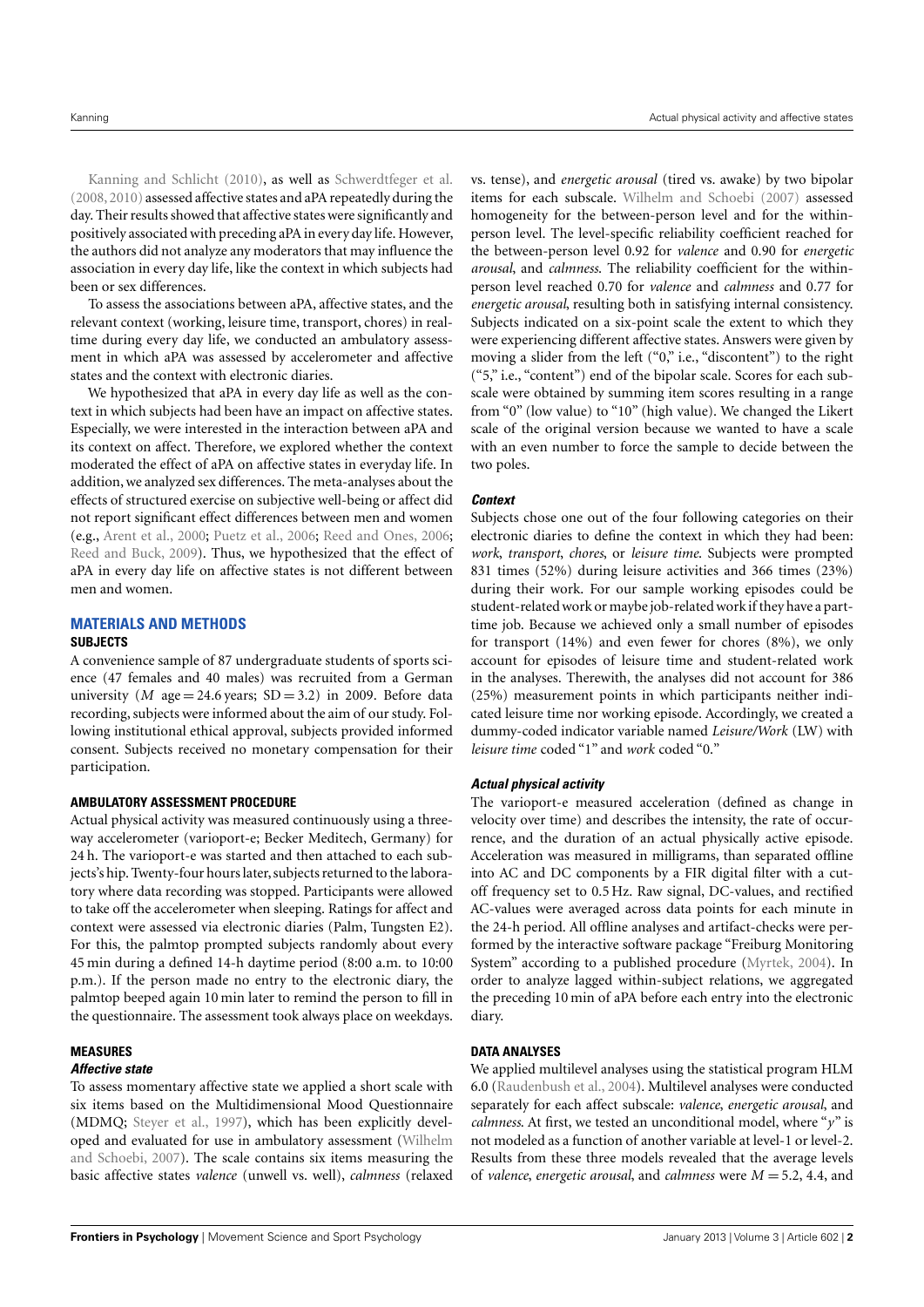5.1, respectively, which represented a daily affective state in the neutral range. The intra-class correlation was ρ*<sup>I</sup>* = 0.69 for *valence*,  $\rho_I = 0.45$  for *energetic arousal*, and  $\rho_I = 0.65$  for *calmness*.

In the following step, we entered consecutively the predictor variables aPA and LW and the interaction of these two predictors aPA *x* LW into our model. After level-1 models were finalized, we analyzed how significant the level-1 intercept and the level-1 predictors vary as a function of *sex*. The level-2 predictor sex was entered in all level-2 equations. Thus, we examined for each subscale the relationship between the level-1 intercept and sex (Eq. 2) and the cross-level interaction between level-1 slopes and sex (Eqs 3–5).

Level-1: 
$$
Y_{ti} = b_{0i} + b_{1i} (aPA)_{ti} + b_{2i} (LW)_{ti}
$$
  
+  $b_{3i} (aPAxLW)_{ti} + r_{ti}$  (1)  
Level-2:  $b_{0i} = \gamma_{00} (sex) + \mu_{0i}$  (2)

Level-2 :  $b_{li} = \gamma_{10} + \gamma_{11}$  (sex) +  $\mu_{1i}$  (3)

Level-2 :  $b_{2i} = \gamma_{20} + \gamma_{21} (\text{sex}) + \mu_{2i}$  (4)

Level-2 :  $b_{3i} = \gamma_{30} + \gamma_{31} (\text{sex}) + \mu_{3i}$  (5)

Level-1 represents within-subject effects. Equation 1 represents the subjects' response (subscript *<sup>i</sup>*) given on one out of the three affect subscales  $(Y_{ti})$  in any given diary entry (subscript  $_t$ ).  $Y_{ti}$  is defined as the average intercept of one subscale across all subjects  $(b_{0i})$  and three level-1 predictors aPA  $(b_{1i}$ aPA  $_{ti})$ , context  $(b_{2i}LW_{ti})$ and the interaction between aPA and context  $(b_{3i}aPAxLW_{ti})$ . These predictors are group mean centered where group is referring to a person (level-2). Intercept and slopes are conceived as randomly varying. The random effect for the level-1 model is given by *rti*, *which* is assumed to be normally distributed with a mean of "0" and a variance of  $\sigma^2$ .

Level-2 expresses between-subject effects. It includes the fixed effects,  $\gamma$ , as the average intercepts and slopes across all persons, the predictor *sex*, and the random effects,  $\mu_{0i}$ ,  $\mu_{1i}$ ,  $\mu_{2i}$ , and  $\mu_{3i}$ . The random effects are assumed to be multivariate and normally distributed, both with expected values of "0."

Tests of the significance were conducted. The Alpha-level was defined as *p* < 0.05. Restricted maximum likelihood estimations were used for the multilevel analyses. Considering the nested structure of the model, effect size estimation was done with effective degrees of freedom. Formula 6 calculated the N<sub>effective</sub> of the model [\(Snijders and Bosker,](#page-5-14) [2011\)](#page-5-14):

$$
N_{\text{effective}} = \frac{Nn}{[1 + (n-1) * \rho_I]}
$$
\n(6)

*Nn* indicates the number of measurement points, *n* stands for the average measurement points per person and ρ*<sup>I</sup>* represents the intra-class coefficient of the mood-subscale of interest. Effective degrees of freedom are analyzed with *N*effective minus the number of predictors. We calculate effect size *r*, using *t*-values and effective degrees of freedom. According to [Cohen](#page-4-2) [\(1992\)](#page-4-2) an effect size *r* of 0.24 is in accordance  $d = 0.5$  and represents a medium effect size.

#### **RESULTS**

Our sampling protocol generated a total of 1,583 data points belonging to 87 subjects resulting in approximately 19 e-diary entries per subject. All participants answered in any case to the six affects items, but during 39 assessments (2.5%) the participants didn't answer to the item of the context. During the 10 min preceding the e-diary entry, subjects did show aPA of 84.4 mg/min on average (range: 0.4–994.4 mg/min). For comparison, jogging episodes reveal about 1,000 mg/min., walking episodes about 350 mg/min., and pure sitting episodes about 10 mg/min. The average and SD of aPA at person level ranged from 28 to 188 mg/min  $SD = 24 - 308$  mg/min).

Variance components are displayed in **[Table 1](#page-2-0)**. Random error terms of some slopes were not significant in all models. They had to be fixed because the random and the fixed variability of that slopes cannot be reliably separated. For *valence* and *calmness*, aPA had to be fixed. LW had to be fixed for *energetic arousal*. Furthermore, the interaction had to be fixed in all models. This implies that these coefficients may vary but they do not vary randomly as a function of *sex*.

As shown in **[Table 2](#page-3-0)**, both the aPA and the dummy-coded indicator variable LW influenced affective states. aPA showed a positive effect on *valence* and *energetic arousal* and a negative effect on *calmness*. Therewith, the more our subjects were physically active, the more they subsequently reported feeling well (*valence*), full of energy (*energetic arousal*), and agitated [calmness  $(-)$ ]. The effects were each large in effect-sizes  $r = 0.36$ , 0.52, and 0.29 standardized effects were 0.07, for 0.33 and −0.07 for *valence*, *energetic arousal*, and *calmness*, respectively. Thus if aPA increased by 1 unit, valence will increase and calmness will decrease by 0.07 and energetic arousal will increase by 0.33. Data analysis revealed a significant effect of LW on *valence* (positive), on *energetic arousal* (negative), and on *calmness* (positive).

#### <span id="page-2-0"></span>**Table 1 | Variance components of between-person effects are presented for intercepts and slopes.**

| Variance                          | <b>Variance</b> | <b>SE</b> | $c^2$ (df)   | p-Value |
|-----------------------------------|-----------------|-----------|--------------|---------|
| components                        | estimate        |           |              |         |
| between                           |                 |           |              |         |
| subjects                          |                 |           |              |         |
| <b>MODEL 1: VALENCE</b>           |                 |           |              |         |
| Intercept $(\mu_{0i})$            | 4.34            | 2.08      | 1963.04 (59) | < 0.001 |
| aPA slope $(\mu_{1i})$            | Fixed           |           |              |         |
| LW slope $(\mu_{2i})$             | 0.36            | 0.60      | 85.64 (59)   | 0.013   |
| Interaction slope $(\mu_{3i})$    | Fixed           |           |              |         |
| Level-1 $(r_{ti})$                | 2.00            | 1.42      |              |         |
| <b>MODEL 2: ENERGETIC AROUSAL</b> |                 |           |              |         |
| Intercept $(\mu_{0i})$            | 2.81            | 1.67      | 1059.84 (82) | < 0.001 |
| aPA slope $(\mu_{1i})$            | 0.00004         | 0.006     | 174.28 (82)  | < 0.001 |
| LW slope $(\mu_{2i})$             | Fixed           |           |              |         |
| Interaction slope $(\mu_{3i})$    | Fixed           |           |              |         |
| Level-1 $(r_{ti})$                | 3.28            | 1.81      |              |         |
| <b>MODEL 3: CALMNESS</b>          |                 |           |              |         |
| Intercept $(\mu_{0i})$            | 3.94            | 1.98      | 1854.14 (59) | < 0.001 |
| aPA slope $(\mu_{1i})$            | Fixed           |           |              |         |
| LW slope $(\mu_{2i})$             | 0.56            | 0.75      | 104.47 (59)  | < 0.001 |
| Interaction slope $(\mu_{3i})$    | Fixed           |           |              |         |
| Level-1 $(r_{ti})$                | 1.96            | 1.40      |              |         |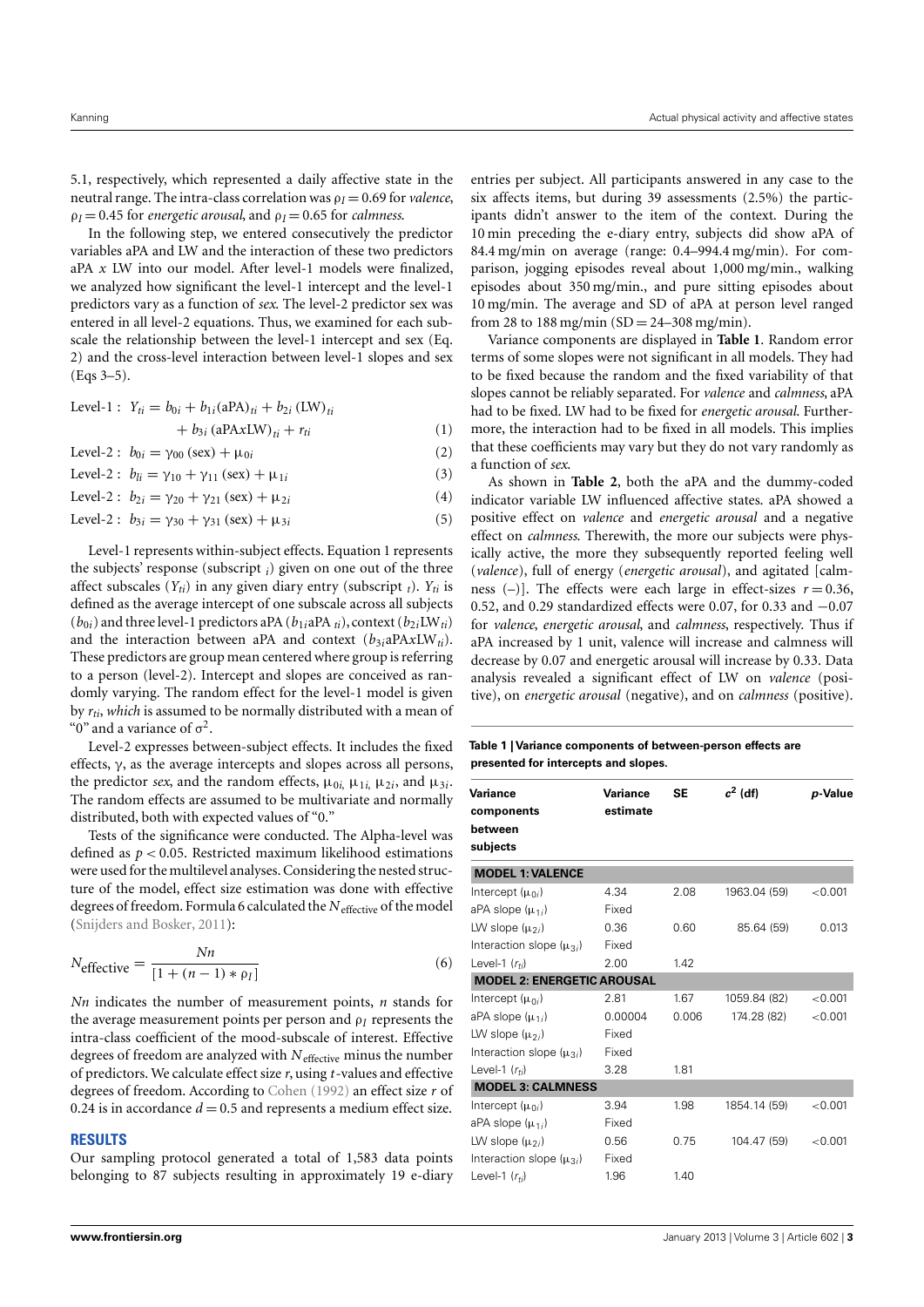<span id="page-3-0"></span>

| Table 2   Within-subject fixed effects are presented for intercepts and |  |
|-------------------------------------------------------------------------|--|
| slopes activities.                                                      |  |

| <b>Within-subject</b><br>fixed effects | <b>Coefficient</b> | <b>SE</b> | t-Value (df)  | p-Value |
|----------------------------------------|--------------------|-----------|---------------|---------|
| <b>MODEL 1: VALENCE</b>                |                    |           |               |         |
| Intercept $(b_{0i})$                   | 5.30               | 0.23      | 23.94 (82)    | < 0.001 |
| Sex                                    | 0.03               | 0.46      | 0.07(82)      | 0.94    |
| aPA slope $(b_{1i})$                   | 0.002              | 0.0005    | 4.13 (1188)   | < 0.001 |
| Sex                                    | $-0.0003$          | 0.001     | $-0.35(1188)$ | 0.72    |
| LW slope $(b_{2i})$                    | 0.27               | 0.14      | 1.97 (82)     | 0.05    |
| Sex                                    | $-0.42$            | 0.28      | $-1.51(82)$   | 0.13    |
| Interaction slope $(b_{3i})$           | 0.0005             | 0.002     | 0.34(1188)    | 0.74    |
| Sex                                    | 0.004              | 0.003     | 1.28 (1188)   | 0.20    |
| <b>MODEL 2: ENERGETIC AROUSAL</b>      |                    |           |               |         |
| Intercept $(b_{0i})$                   | 4.26               | 0.19      | 22.65 (82)    | < 0.001 |
| Sex                                    | $-0.35$            | 0.39      | $-0.91(82)$   | 0.37    |
| aPA slope $(b_{1i})$                   | 0.008              | 0.001     | 8.39 (82)     | < 0.001 |
| Sex                                    | 0.002              | 0.002     | 1.34(82)      | 0.19    |
| LW slope $(b_{2i})$                    | $-0.39$            | 0.15      | $-2.72(1188)$ | 0.007   |
| Sex                                    | 0.15               | 0.29      | 0.52(1188)    | 0.60    |
| Interaction slope $(b_{3i})$           | 0.01               | 0.003     | 0.33(1188)    | 0.74    |
| Sex                                    | 0.01               | 0.005     | 2.63 (1188)   | 0.009   |
| <b>MODEL 3: CALMNESS</b>               |                    |           |               |         |
| Intercept $(b_{0i})$                   | 5.20               | 0.22      | 23.56 (82)    | < 0.001 |
| Sex                                    | $-0.04$            | 0.44      | $-0.09(82)$   | 0.93    |
| aPA slope $(b_{1i})$                   | $-0.002$           | 0.0005    | $-3.38(1188)$ | 0.001   |
| Sex                                    | 0.0009             | 0.001     | 0.84(1188)    | 0.40    |
| LW slope $(b_{2i})$                    | 0.57               | 0.15      | 3.83(82)      | < 0.001 |
| Sex                                    | $-0.55$            | 0.30      | $-1.83(82)$   | 0.07    |
| Interaction slope $(b_{3i})$           | 0.0002             | 0.002     | 0.18(1188)    | 0.86    |
| Sex                                    | 0.004              | 0.003     | 1.5 (1188)    | 0.13    |

Compared to working episodes, subjects reported during leisure time feeling more well (valence), feeling a greater sense of calm (*calmness*), and having less energy [*energetic arousal* (–)]. The effects of LW were moderate to large with effect-sizes  $r = 0.18$ (standardized effect  $= 0.05$ ) for *valence*,  $r = 0.20$  (standardized effect = −0.07) for *energetic arousal*, and *r* = 0.32 (standardized effect: 0.1) for *calmness*, respectively. The interaction between aPA and LW did not show any significant effect on any affective state with  $p =$  of 0.74, 0.74, 0.86 for *valence*, *energetic arousal*, and *calmness*, respectively.

To investigate sex differences we analyzed the effects of intercept and slopes of level-1 with the level-2 predictor *sex*. As shown in **[Table 2](#page-3-0)**, *sex* is not significantly related to the main effects of the three subscales of affective states. But there is a significant effect of sex on the interaction term for the subscale *energetic arousal* ( $r = 0.21$ , standardized effect:  $-0.07$ ). Because this finding based on a double interaction effect of a cross-level interaction between a level-2 predictor sex and an interaction term on level-1, we did sub-group analyses for both male and female sample to analyze between-person effects for this interaction. This subgroup analyses showed a significant interaction for both sex only for the subscale *energetic arousal* (for male: coefficient: −0.0078,  $t_{(523)} = -2.37$ ,  $p = 0.02$ ,  $r = 0.28$ , standardized effect = -0.08;

### **DISCUSSION**

In our data set aPA as well as the context (working vs. leisure time) did significantly predict affective states. Our subjects reported feeling well, full of energy, but agitated the more they were physically active. The findings are mostly consistent with that of prior studies (e.g., [Puetz et al.,](#page-5-0) [2006;](#page-5-0) [Reed and Ones,](#page-5-1) [2006\)](#page-5-1). However, we revealed greater effect-sizes and that might be due to the fact that we assessed in real-time when the presumed effect actually occurs with objective methods. [Kanning and Schlicht](#page-5-7) [\(2010\)](#page-5-7) used also ambulatory assessment but they did not objectively assess aPA and they did not use electronic diaries.

In contrast to the study of [Kanning and Schlicht,](#page-5-7) [2010](#page-5-7) and for example [Markowitz and Arent,](#page-5-15) [2010\)](#page-5-15) our findings showed that activities in everyday life negatively affected *calmness*. We propose that these differing results are due to our ambulatory assessment. Our subjects did not expect when they were prompted and we had the chance to ask them while they were being physically active. Maybe the relaxing effects of physical activity appear only after some time delay when the acute physiological side-effects of physical activity have been vanished (cf. [Kanning et al.,](#page-5-16) [2012\)](#page-5-16). Further studies are needed to analyze the association between physical activity and calmness with different time lags.

The context in which subjects were the 10 min before the ediary prompt had also an impact on affective states. Compared to working episodes, subjects felt better and calmer during leisure time. This finding is viable because most often, leisure time represents activities aimed at enjoyment and social interaction. Those social objectives and states of feeling are associated with an enhanced subjective well-being [\(Argyle,](#page-4-3) [1999\)](#page-4-3). Contrary to our expectations,*energetic arousal* was lower during leisure time in our data. Searching for an explanation, we found that several subjects chose the context leisure time while taking care of their hygiene or while eating (e.g., brushing one's teeth, having a meal). During such episodes, a person may not feel full of energy but could still feel well and calm.

The interaction between aPA and the context did reveal a significant impact only on the subscale energetic arousal. To clarify this effect, we did sub-group analyses: The interaction predicted a negative impact on feelings of energy (energetic arousal) for men and a positive impact on feelings of energy for women. Therewith, men reported to have lower feelings of energy during leisure time compared to student-related working episodes. In contrast, women reported to have more feelings of energy during leisure time compared to student-related working episodes. Furthermore, aPA did seem to have an impact on valence and calmness, independent of the context of work or leisure in which the students were physically active (c.f. [Bucksch and Schlicht,](#page-4-4) [2006\)](#page-4-4).

The last finding was in line with the result of the *Scottish Health Survey* [\(Hamer et al.,](#page-4-5) [2009\)](#page-4-5). This periodic survey included data from 19,842 individuals. The study examined the association of different types of self reported physical activity (chores, walking, sports) and psychological distress. The regression models showed that all types of activity were independently associated with a lower risk of distress. However, physical activity was not assessed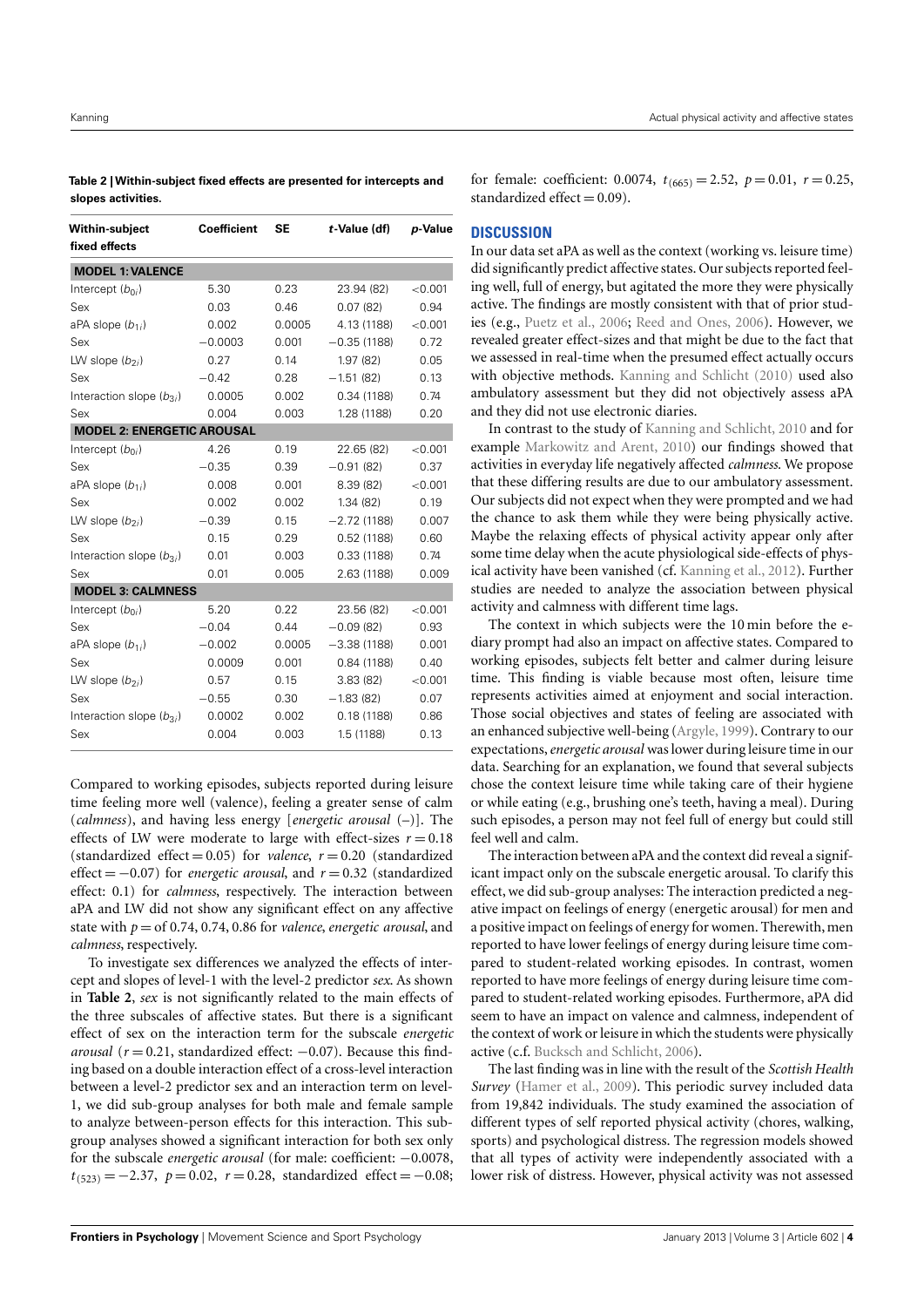objectively and distress was not assessed in real-time. [Teychenne](#page-5-17) [et al.](#page-5-17) [\(2008\)](#page-5-17) reviewed the association between self reported physical activity and depression. They compared the effect of leisure time activities with a combination of leisure time and domestic activities (e.g., chores). Leisure time activities alone did show a stronger association with the risk of depression than the combination of leisure time and domestic activities, leading to the conclusion that the volume, not the type of activity, was positively associated with a lower likelihood of depression.

In contrast to these findings were the results of a cross-sectional study of 1,919 adults [\(Asztalos et al.,](#page-4-6) [2009\)](#page-4-6). The authors analyzed associations between different types of PA (e.g., sports participation, chores – but no occupational activities) and stress. The main outcome was that only participation in sports and no other types of PA was inversely associated with stress. Compared to the study presented here, these studies analyzed negative psychological states. They did not focus on positive affects. Further research is needed to clarify if physical activity in everyday life within different contexts has different effects on positive and negative psychological states.

Furthermore, the state level of *valence*, *energetic arousal*, and *calmness* did not vary between men and women. This finding seems to be incompatible with the fact that e.g., depression is more prevalent in women than men [\(Centers for Disease Control](#page-4-7) [and Prevention,](#page-4-7) [2010\)](#page-4-7). However, [Diener et al.](#page-4-8) [\(1999\)](#page-4-8), reported in their literature survey that men and women were approximately equal in global happiness. When differences were found they often disappeared when other demographic variables were controlled. Fujita et al. (1991) stated that sex accounted for less than 1% of the variance in happiness but over 13% of the variance in the intensity of emotional experience. Women seem to be more open to intense emotional experiences and they express more positive emotions than do men [\(Nolen-Hoeksema and Rusting,](#page-5-18) [1999\)](#page-5-18). Thus, women may balance their higher negative effect, resulting in levels of affect similar to those of men.

Strength of the present study is that we used prospective, objective, real-time approach (ambulatory assessment). In most other studies, physical activity was assessed through retrospective selfreports. However, systematic reviews [\(Prince et al.,](#page-5-19) [2008\)](#page-5-19) have shown that subjective measures of physical activity (e.g., questionnaire, diary) do only correlate low to moderate to real objective measures of physical activity (mostly accelerometry). Similar criticism has been raised regarding the retrospective assessment of

#### **REFERENCES**

- <span id="page-4-0"></span>Arent, S. M., Landers, D. M., and Etnier, J. L. (2000). The effects of exercise in mood in older adults: a metaanalytic review. *J. Aging Phys. Act.* 8, 407–430.
- <span id="page-4-3"></span>Argyle, M. (1999). "Causes and correlates of happiness," in *Well-Being – The Foundation of Hedonic Psychology*, eds D. Kahneman, E. Diener, and A. M. Schwartz (New York: Russell Sage Foundation).
- <span id="page-4-6"></span>Asztalos, M., Wijndaele, K., De Bourdeaudhuij, I., Philippaerts, R., Matton, L., Duvigneaud, N., et al. (2009).

Specific associations between types of physical activity and components of mental health. *J. Sci. Med. Sport.* 12, 468–474.

- <span id="page-4-4"></span>Bucksch, J., and Schlicht, W. (2006). Health-enhancing physical activity and the prevention of chronic diseases – an epidemiological review. *Soz. Praventivmed.* 51, 281–301.
- <span id="page-4-7"></span>Centers for Disease Control and Prevention. (2010). Current depression among dults – United Stated, 2006 and 2008. *MMWR Morb. Mortal. Wkly. Rep.* 59, 1229–1235.

affective states, as the recall of affects is often based on biased storage and recollection of memories [\(Ebner-Priemer and Trull,](#page-4-10) [2009\)](#page-4-10). Ambulatory assessment methodology has the potential to resolve both problems by investigating self-reports, physiology, or behavior in (nearly) real-time in everyday life using objective methods.

Despite this methodological strength, a number of limitations in our research warrant discussion. First of all, subjects were all students of sports science. They were not only younger, more educated, and generally qualified for university admissions, but the sample had predominantly a special kind of working episodes. Students-related work may be not similar to the working context of the majority of the population. Second, to reduce the time and effort required of the subjects in answering the e-diary questions, we assessed the context of the aPA with a single item, covering four possible contexts (work, transport, chores, leisure time). For some situations (e.g., brushing teeth) this might lead to problems in classification. Third, further moderators of aPA and affective states were not assessed (e.g., weight status). Fourth, the monitoring period of our study was only 1 day. Therewith, it is not possible to analyze within-person variations of aPA and affect across different days. In addition we only used the preceding 10 min before each e-diary assessment for the time-lagged analysis. Future studies might investigate the association between affective state and aPA by an interactive sampling strategy that automatically recognizes inactive and active episodes and subsequently triggers e-diary assessments.

## **CONCLUSION**

The results of this study suggest that physically active episodes in a student's daily life, which could spontaneous or structured and planned has an effect on individual's affective states. The more male or female students were physically active, the more they felt well and full of energy. Surprisingly, they felt agitated, too. The findings for valence and calmness were independent of the context. So, there were no difference in feelings between the two conditions leisure time and working. Interestingly, the effect of the interaction differed between men and women for the subscale energetic arousal. Men reported to have lower and women reported to have more feelings of energy during leisure time compared to studentrelated working episodes. Further studies should analyze to what extent the context, in which aPA take place, had different effects on feelings of energy for men and for women.

<span id="page-4-2"></span>Cohen, J. (1992). A power primer. *Psychol. Bull.* 112, 155–159.

- <span id="page-4-8"></span>Diener, E., Suh, E. M., Lucas, R. E., and Smith, H. L. (1999). Subjective well-being: three decades of progress. *Psychol. Bull.* 125, 276–302.
- <span id="page-4-10"></span>Ebner-Priemer, U. W., and Trull, T. J. (2009). Ecological momentary assessment of mood disorders and mood dysregulation. *Psychol. Assess.* 21, 463–475.
- <span id="page-4-9"></span>Fujita, F., Diener, E., and Sandvik, E. (1991). Gender differences in negative affect and

well-being: the case for emotional intensity. *J. Pers. Soc. Psychol.* 61, 427–434.

- <span id="page-4-5"></span>Hamer, M., Stamatakis, E., and Steptoe, A. (2009). Dose response relationship between physical activity and mental health: the Scottish health survey. *Br. J. Sports Med.* 43, 1111–1114.
- <span id="page-4-1"></span>Healy, G. N., Dustan, D. W., Salmon, J., Cerin, E., Shaw, J., and Zimmet, P. Z. (2008). Breaks in sedentary time: beneficial associations with metabolic risk. *Diabetes Care* 31, 661–666.